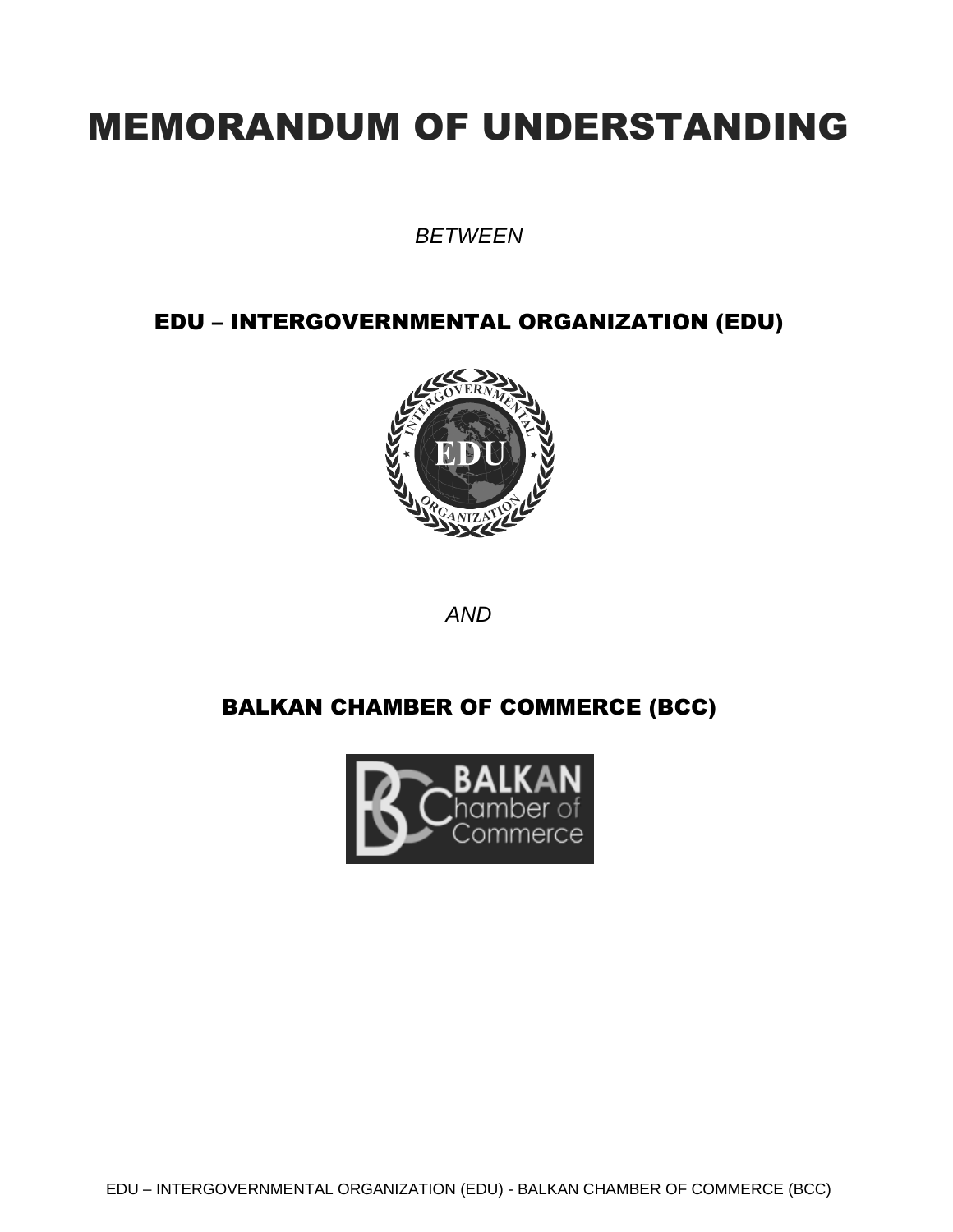*RECOGNIZING* that mutually beneficial economic cooperation amongst countries is crucial to ensuring economic growth, sustainable development, job creation, prosperity and peace;

*RECOGNIZING* that the sustainable development of production activities and, hence, wealth generation, depends heavily on the capacity and capabilities of new enterprises and local producers in countries in transition to meet the challenges of globalization;

*RECOGNIZING* that some vulnerable societies, communities and social groups are in need of access to new economic opportunities and support, which would enable them to participate fully in economic development and sustainable development;

*RECOGNIZING* that BCC is a representative body that speaks on behalf of commercial enterprises from all sectors in the Balkans Region;

*RECOGNIZING* that EDU and BCC support the efforts of communities in transition, promote the sustainable development of new enterprise sectors, encourage education in entrepreneurship, particularly among vulnerable groups, such as women, youth and the rural poor.

### **EDU and BCC have agreed as follows:**

### **I.**

to establish effective consultation, co-operation, and the exchange of information between them;

## **II.**

EDU and BCC will continue to promote joint activities and continue advice for the creation of further standards and projects in accordance with sustainable development initiatives;

### **III.**

to promote co-operation among top officials from Governments, the business community and national committees;